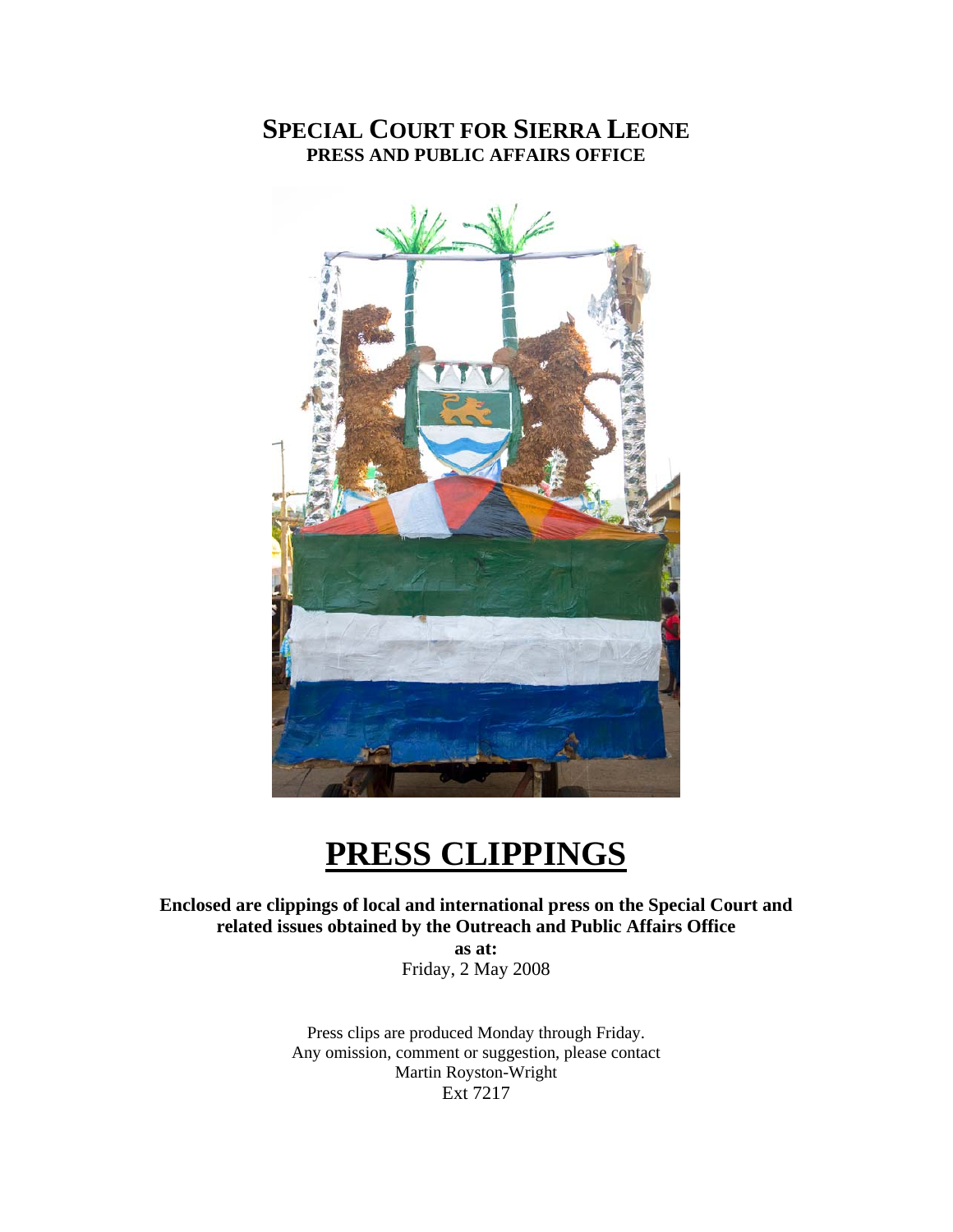| <b>International News</b>                                           |           |
|---------------------------------------------------------------------|-----------|
| Taylor 'Had Billions' in US Bank / BBC                              | Page 3    |
| Government Investigates Taylor's Wealth / Star Radio                | Page 4    |
| Lawyers Demand Speedy Trial for 174 Long-Term Detainees / Cocorioko | Page 5    |
| UNMIL Public Information Office Complete Media Summaries / UNMIL    | Pages 6-8 |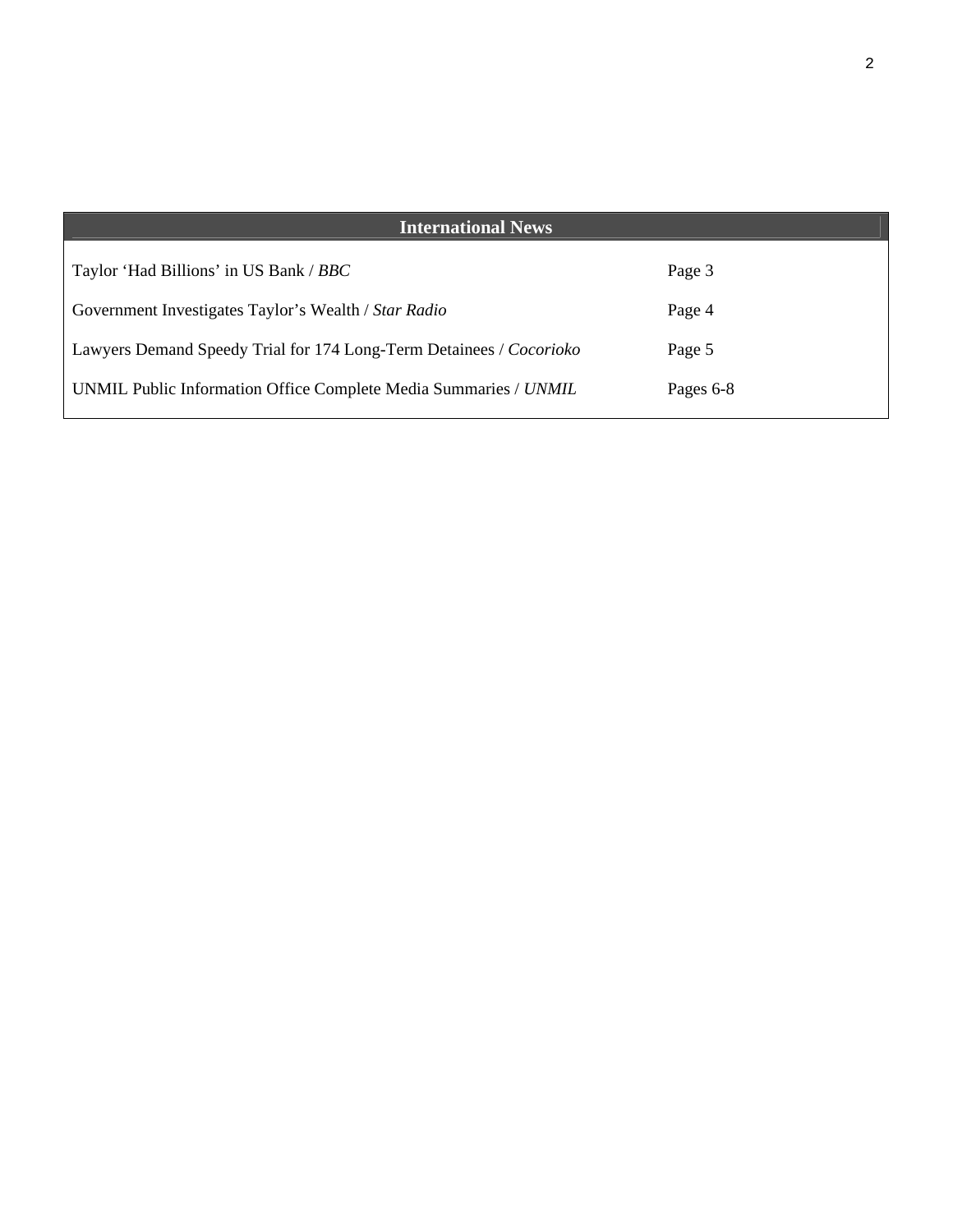BBC Friday, 2 May 2008

# **Taylor 'had billions' in US bank**

**Liberia's ex-President Charles Taylor had about \$5bn in two US bank accounts during his presidency, his chief prosecutor has told the BBC.**

Mr Taylor is being tried by a UN-backed war crimes court for backing rebels in Sierra Leone while in office.

He denies trading arms for diamonds and challenged the international community when he stood down in 2003 to trace and seize any monies they alleged he had.



Mr Taylor denies trading arms for diamonds

If any was found he would "turn them over to the Liberian people".

During Sierra Leone's decade-long civil war, which officially ended in 2002, tens of thousands of people died and thousands more were mutilated, raped and had limbs amputated.

Mr Taylor's case has been transferred from Sierra Leone to The Hague for security reasons, although it is still being conducted by the Special Court for Sierra Leone.

He denies 11 counts of crimes against humanity and war crimes.

#### **UN freeze**

"We've certainly found evidence of hundreds of millions of dollars taken by Charles Taylor illegally in various banks at different times," chief prosecutor Stephen Rapp told the BBC's Focus on Africa programme.

"We have evidence of two accounts that were maintained in his name in the United States during his presidency," he said, adding that they had had almost \$5bn at one time.

He said he was in the process of tracing the funds and a number of countries were co-operating.

If recovered, Mr Rapp said that the money would be subject to a UN freeze on Mr Taylor's assets.

He said that he hoped any money recovered would be shared between the victims of the Sierra Leone civil war and the Liberian state, if Mr Taylor was found guilty.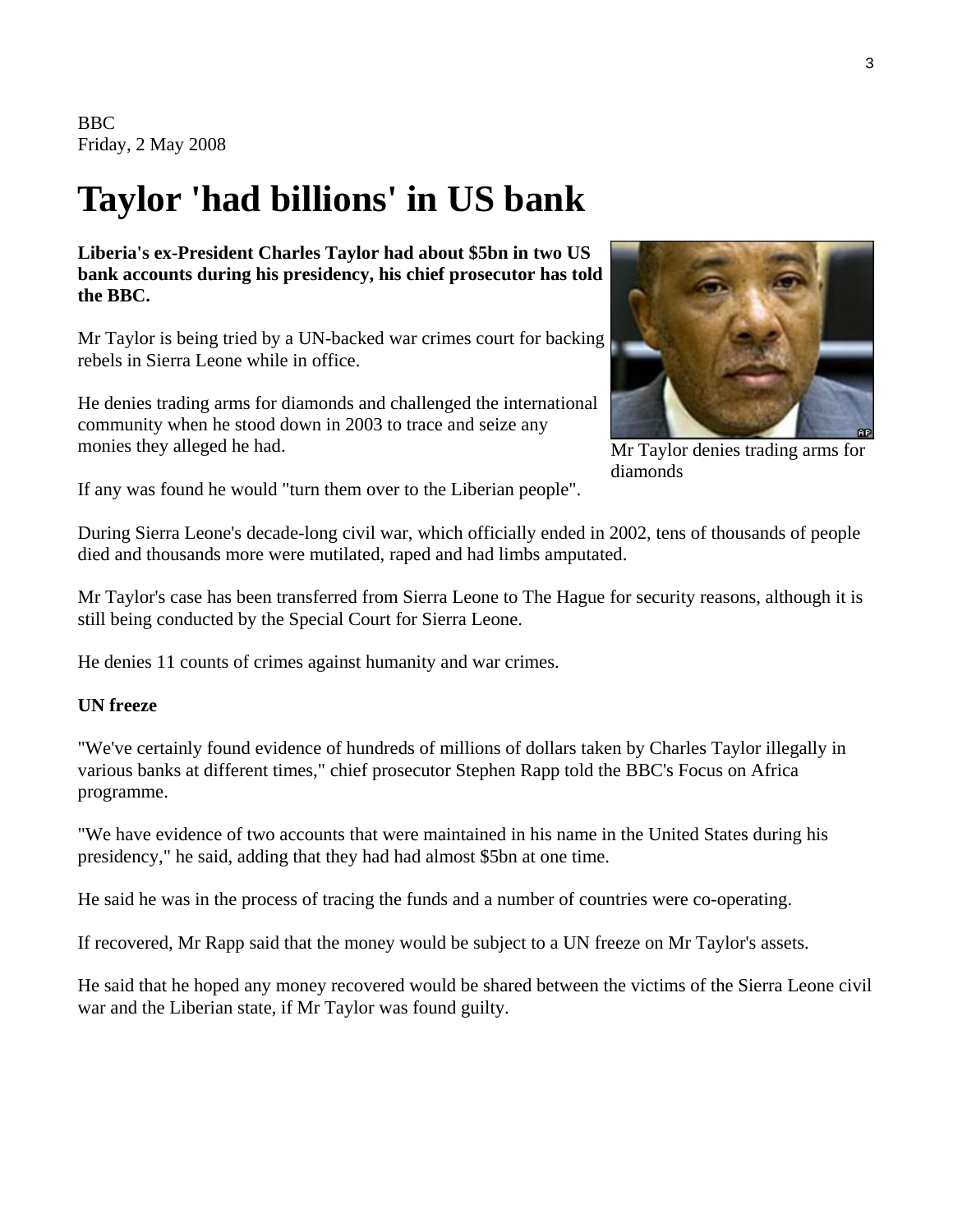# Star Radio (Liberia)

Thursday, 1 May 2008

### **Government investigates Taylor's wealth**

Written by Vivian Gartyn Thursday, 01 May 2008

Government says it has begun the process of establishing whether money traced to Taylor by the UN tribunal was stolen from Liberia.

Information Minister Laurence Bropleh said the government is working in consultation with the court to establish the truth.

Dr. Bropleh told Star Radio, government is firstly trying to verify the paper trail of the funds.

According to the Information Minister, when the trail is verified government would go after the money to help in its national recovery programs.

Dr. Bropleh said after the process is completed, international norms and standards would be followed in retrieving the money.

The Information Minister assured that no one who steals government's funds would go with impunity.

His statement followed a disclosure by the Chief Prosecutor of the Special Court that progress has been made in tracing Mr. Taylor's wealth.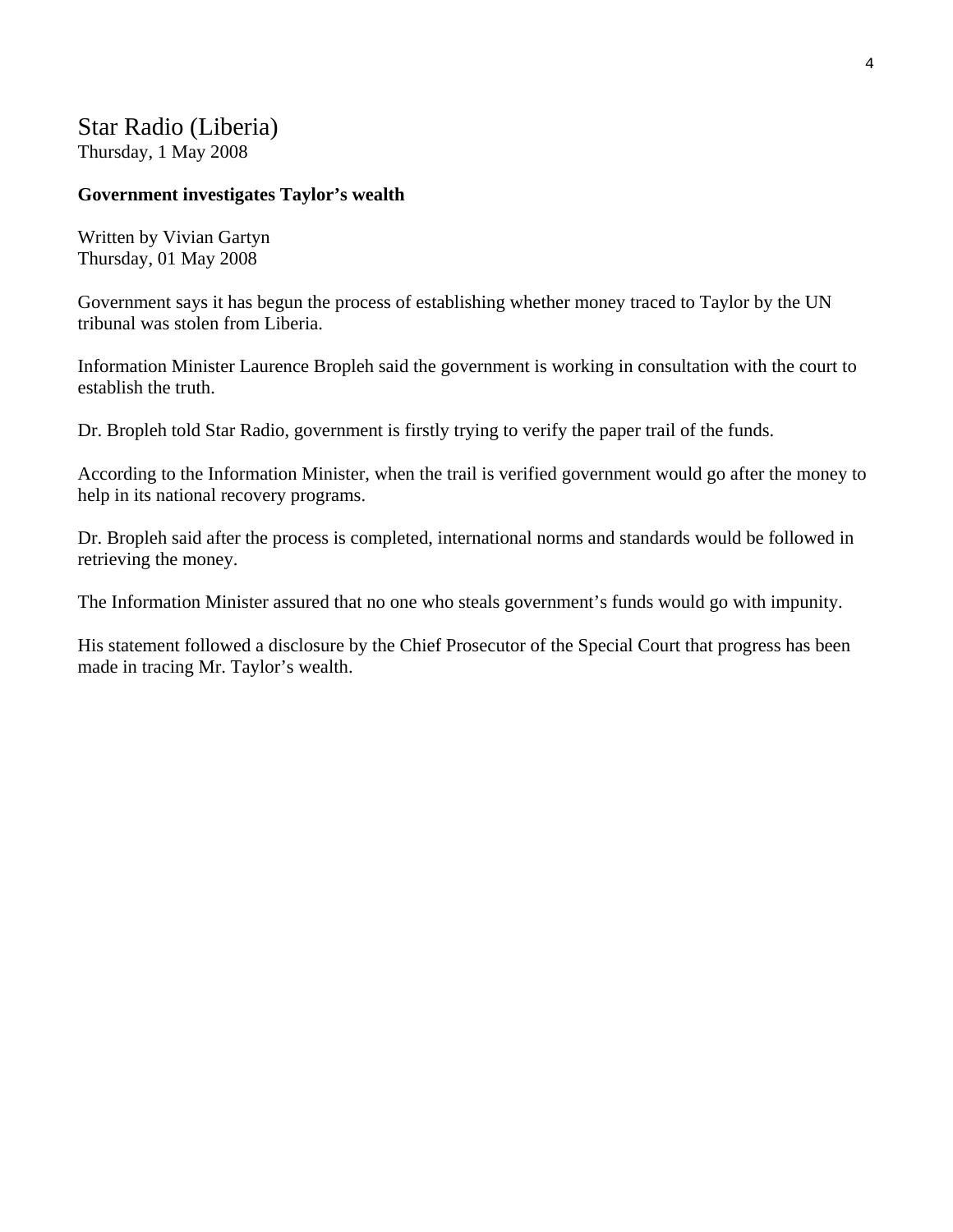## Cocorioko website Friday, 2 May 2008

#### **Lawyers demand speedy trial for 174 long-term detainees**

Written by Moses Kargbo Friday, 02 May 2008

The Lawyers Center for Legal Assistance (LAWCLA) has condemned what it considered as a serious violation of the rights of some 174 accused persons being kept in detention for a period of about six years without trial.

In a letter of concern dated 29th April 2008 to the Attorney-General and Minister of Justice, LAWCLA Executive Director Melron Nicol-Wilson called for the immediate intervention of the A.G. in commencing the trial of the accused persons presently incarcerated at the Pademba Road Central Prison.

"We act as retained solicitors for 174 prisoners presently incarcerated at the Central Prison in Freetown without trial for period ranging from few months to close to six years waiting for indictment to be drafted by the Law Officers Department and for the trial to commence at the High Court," the letter reads in part.

Mr. Nicol-Wilson reminded the Attorney-General that their clients have all gone through preliminary investigation by various Magistrate Courts in Freetown and that they were committed for trial in the High Court, some as far back as 13th December 2002.

He said since the committals, the accused persons have been in detention at the Central Prison waiting the drafting of their indictment and trial by the High Court. He expressed concern that their clients have spent more time in prison waiting for their trial to commence than they would have spent if convicted.

The LAWCLA head drew the attention of the A.G. to the fact that presumption of innocence have been blatantly violated by what he described as their clients over-incarceration, and that it is very likely that no compensation will be paid by the government in the event the accused persons are absolved of their charges after trial.

"This is a serious violation of the right to liberty to keep a man in prison for almost six years before he is tried for an offence. The state must not be seen to be violating the rights of its citizens. We are therefore calling on the Attorney-General and Minister of Justice to intervene immediately in order to save the country's judicial and legal process from further embarrassment," the LAWCLA Director urged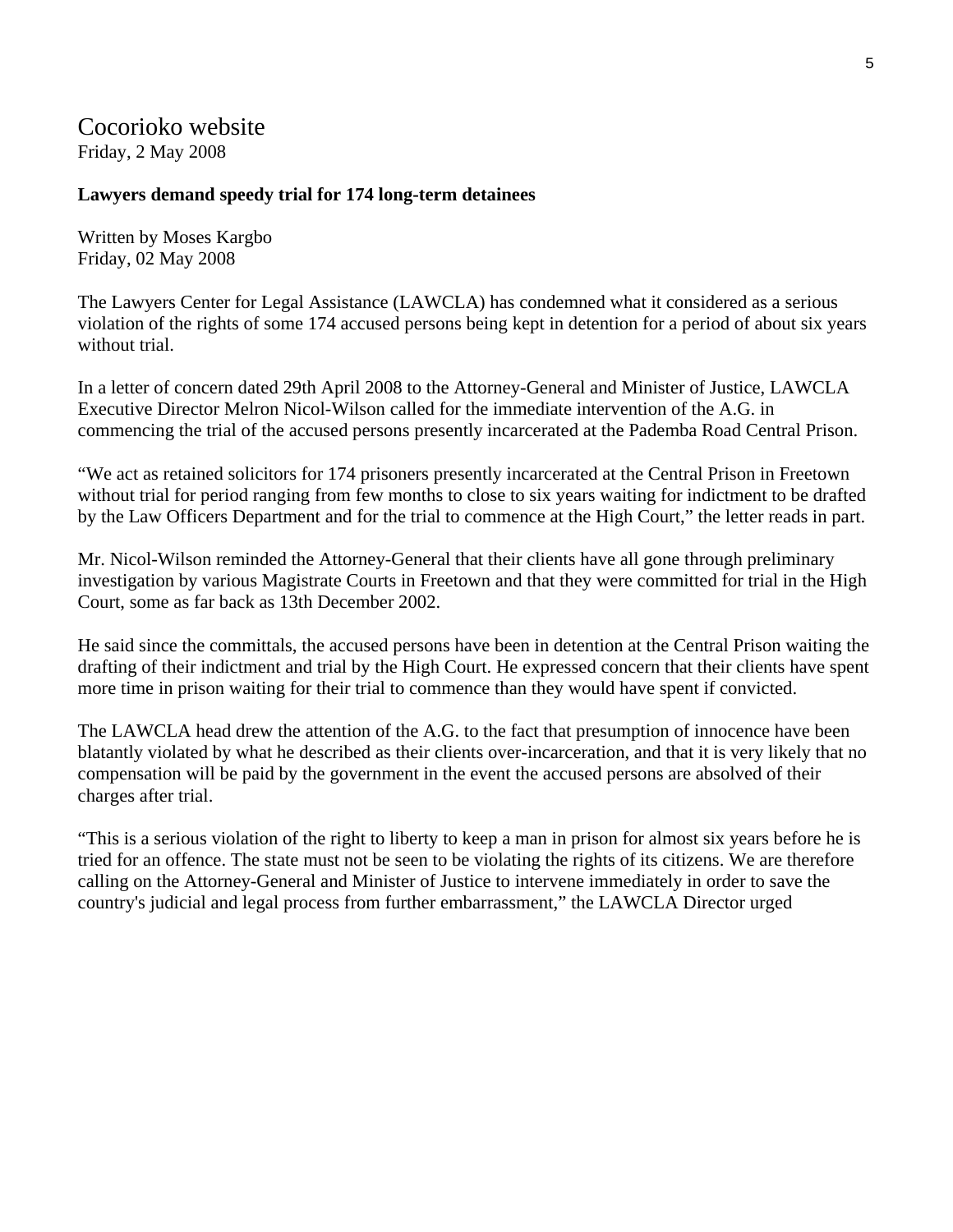

United Nations Mission in Liberia (UNMIL)

## **UNMIL Public Information Office Complete Media Summaries 1 May 2008**

*[The media summaries and press clips do not necessarily represent the views of UNMIL.]* 

#### **Newspaper Summary**

**Police Give Six "Notorious" Armed Robbers 48 Hours Ultimatum to Surrender**  (The Informer, Heritage)

• Police in Monrovia have given six armed robbers 48 hours to turn themselves in to authorities. The ultimatum follows the launch of "Operation Thunderstorm", a joint security campaign aimed at dealing with the upsurge in armed robbery. The six armed robbers have been identified as George Washington alias Four Fair, Daniel Vaye alias Four Five and Junior Jerry also know as School Face. Others are Allison Wowah or Gio Boy Lewis Kennedy and Nathaniel Toe also identified as Black Dog. The Deputy Chief Commissioner of Crime Services of the Liberia National Police(LNP) , Sam Saryon warned the armed gang to turn themselves in or have themselves to blame. Meanwhile, the Heritage reports that a 35 year old man has been arrested for impersonation as a police officer.

#### **FDA Bars More Logging Companies from Operating**

(The Inquirer, The News)

- The Inquirer reports that an additional 5 logging companies have been barred from operating in the country by the Concession Review Committee. The five are the Cavalla Timber, Exotic Timber Corporation Enterprise Incorporated, Nature Liberia Incorporated, Salami Mohammed Incorporated and Timber Management Corporation. The banning of the 5 brings to 17 the number of logging companies banned by the Concession review Committee.
- It can be recalled that the 12 companies were stopped from working in the country when it was discovered that they operated outside of the threshold behaviour criteria and were found to have been overtly involved in at least one of the following actions; support to militia, participated in, or facilitation of, arms for timber, or otherwise aided or abated civil instability. Meanwhile, one of the affected head of a logging company (BIN Liberia Incorporated), has taken exception to the FDA Concession Review Committee report.

#### **Chinese Government to Build US\$10M Hospital in Nimba County**

(The News, The Inquirer, The Analyst, Liberian Express)

• The Chinese Ambassador to Liberia, Zhou Yuxiao has disclosed that his government is about to build a 100-bedroom-hospital in Tappita, Nimba County. Ambassador Yuxiao said the new hospital, which is estimated at US\$10 million, would be one of the best hospitals in the country. Speaking at the closing of a one-day malaria-training workshop at the Ministry of Health and Social Welfare, he observed that malaria is a common disease that Liberians need to pay attention to. "Malaria is curable and it can be prevented," he added. In remarks, Dr. Moses Pewu expressed appreciation to the Chinese government for the numerous contributions to Liberia and its people.

## **Radio Summary**

**Star Radio***(News culled today from website at 8:35 am)*  **Defense Takes Recruitment Drive to Rural Liberia**